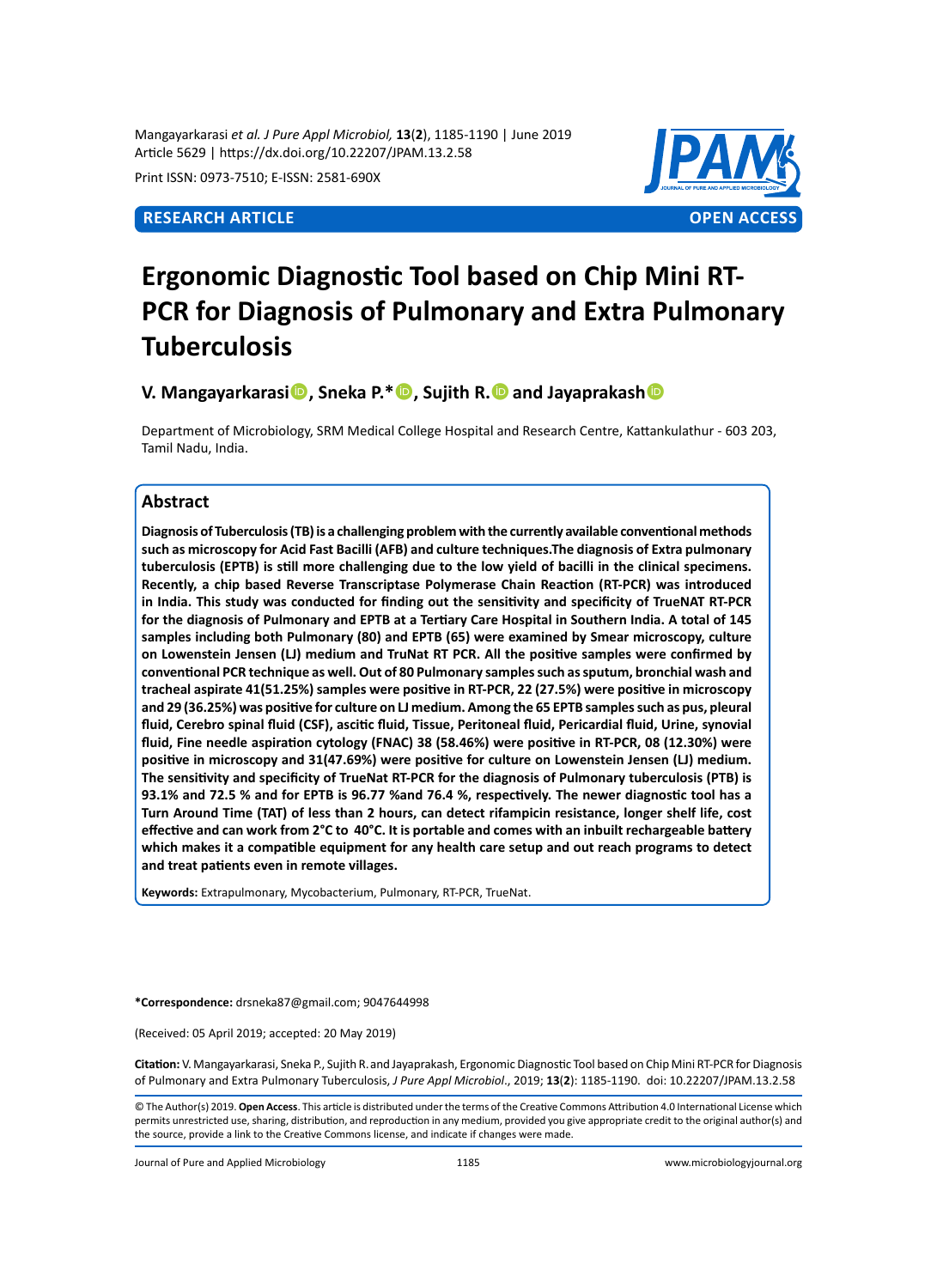### **INTRODUCTION**

Tuberculosis is a serious infectious disease and a major public health problem worldwide, causing significant mortality and morbidity in developing countries like India. As per the global TB report 2017 the estimated incidence of TB in India is approximately 28,00, 000 accounting for about a quarter of the world's TB cases<sup>1</sup>. Tuberculosis affects primarily the Lung (PTB)and also other parts of the body like Kidney, Urinary tract, joint, Pericardium, Peritoneum, Pleura, Lymph Node, Skin, Tissue, Central nervous system (CNS), Ovaries, Fallopian tubes etc can be involved (EPTB)<sup>2</sup>.

The chief difficulty with extrapulmonary specimens is the low yield of bacilli and are consequently associated with lower sensitivity in Microscopy and culture. Microscopy is positive in only 10% of EPTB cases whereas culture positivity ranges from 12 to 70% of cases<sup>3</sup>. The positivity rates of Ziehl-Neelsen smear, culture, and multiplex PCR were 30%, 26.3% and 91.3%, respectively, in confirmed tubercular lymphadenitis patients<sup>4</sup> and its diagnosis remains a challenge since granulomatous lymphadenopathy has an extensive differential diagnosis. Several conditions, including sarcoidosis, fungal infections, and other inflammatory conditions, can present the same cytology and/or histopathology as tuberculous lymphadenopathy. A diagnosis of tuberculosis is then confirmed by the presence of AFB and/or isolation of MTB on culture. However, owing to the paucibacillary nature of the specimens, the sensitivity of AFB smear and culture are low; cultures grows mycobacteria in 39 to 80% of cases $5$ .

The diagnosis of Mycobacterium tuberculosis infection is made by conventional methods like microscopy for acid fast bacilli staining and culture on LJ medium and it correlation with clinical presentation, Chest x ray (CXR )and ESR. Though, Acid Fast staining of the sputum smear is considered the gold standard, it has several limitations<sup>6</sup>. First, high number of bacteria much be present in the sputum to yield a positive report indicating a low sensitivity<sup>7</sup>; second, it cannot differentiate natural infection and BCG immune infections indicating a low specificity. It is also time consuming and requires technical expertise<sup>8</sup>.

 Culture on LJ medium has a comparitively higher sensitivity and specificity than the smear microscopy. It can distinguish between dead and live bacilli and also helps in determining drug susceptibility. But it is time consuming and takes six to eight weeks. *Non Tuberculous Mycobacterium* can also grow in the culture medium, so this does not totally meet the clinical requirements<sup>9</sup>.

 Quantiferon TB (TB Gold) though a rapid method is not reliable due to the high cost and its positivity for latent Tb. Molecular methods like conventional PCR and RT PCR has a higher sensitivity and specificity and is capable of detecting 1-100 fg of purified MTB DNA<sup>10</sup>. PCR as a diagnostic tool for tuberculosis has been studied extensively $10-15$ . The overall reported sensitivity of PCR ranges from 58 to 100 percent. Sensitivity is higher for smear positive TB (95-100%) than smear negative TB  $(46-63%)^{12}$ . Specificity of PCR has interlaboratory variations due to the choice of primers, different cross contamination rates and the type of procedure used. The limitations with PCR is the need of an comfortable infrastructure such as air conditioning, uninterrupted power supply, higher cost and the lower shelf life<sup>16</sup>.

The newer diagnostic tool for MTB introduced by Molbio diagnostics is a mini RT-PCR chip based instrument TrueNAT, has a higher sensitivity and specificity same like existing PCR methods and a lower kit cost and a better shelf life. It is users friendly, no need air conditioned rooms, works from 15°C to 45°C and power interruption is not a problem since it comes with inbuilt rechargeable battery operated system. It is compact and portable<sup>17</sup>. These make TrueNat an emerging tool in the diagnosis of Tuberculosis.

# **MATERIALS AND METHODS Study design and population**

 A prospective cross sectional study was conducted at a tertiary care hospital in southern India from April 2018-April 2019. Patients referred with symptoms suggestive of Pulmonary and Extra Pulmonary Tuberculosis were included in the study. The study was approved by the institutes ethical committee. A total of 80 samples were collected from patients with symptoms suggestive of PTB. Of the samples spot and early morning sputum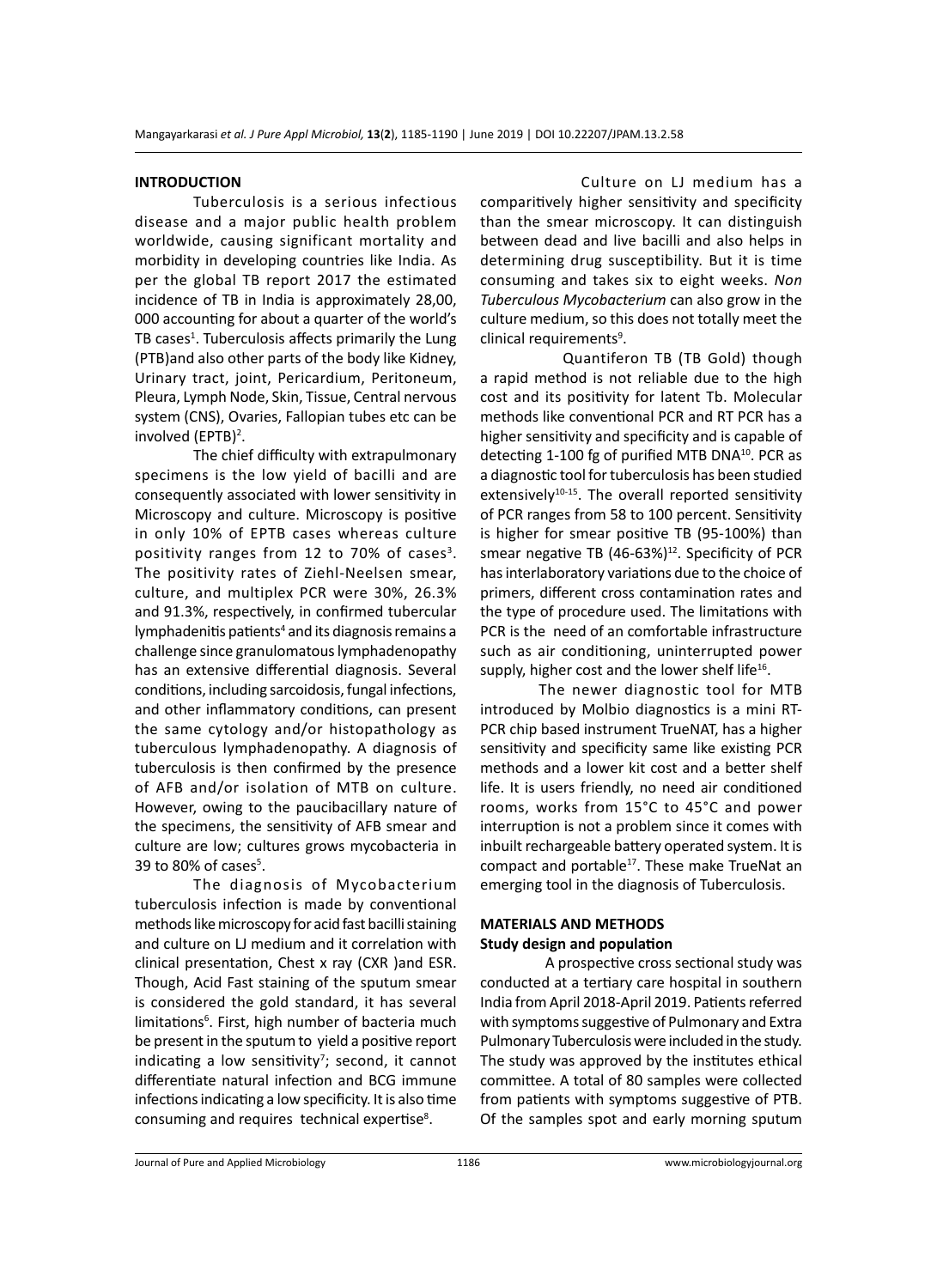was collected in 59 patients, 16 were bronchial wash specimen and 5 were tracheal aspirate. A total of 65 EPTB suspected samples like urine, pus, FNAC, pleural fluid, peritoneal fluid, ascitic fluid, Synovial fluid, tissue, pericardial fluid and CSF sent to the Central laboratory were also processed<sup>3</sup>. Consecutive whole early morning urine were collected in sterile container. It was centrifuged at 3000 rpm for 10 minutes. The sediment was used for microscopy, culture and RT PCR.

A total of 145 clinical samples from both Pulmonary and extra Pulmonary sites were examined by routine smear microscopy for AFB, culture and PCR. The data were compared with the clinical information

# **Acid fast staining**

A direct smear was made from each sample and stained by Ziehl Neelsen staining (ZN)

**Table 1.** Distribution of samples from pulmonary and extra pulmonary tb and the RT PCR test outcome

| Sample            | Total<br>samples<br>(N=145) | RT<br>PCR<br>Positive |
|-------------------|-----------------------------|-----------------------|
| Sputum            | 59                          | 32                    |
| Bronchial wash    | 16                          | 08                    |
| Tissue            | 10                          | 03                    |
| <b>CSF</b>        | 12                          | 07                    |
| Pleural fluid     | 06                          | 03                    |
| Urine             | 14                          | 11                    |
| <b>FNAC</b>       | 04                          | 02                    |
| Peritoneal fluid  | 01                          | O                     |
| Synovial fluid    | 03                          | 02                    |
| Pericardial fluid | 01                          | 0                     |
| Pus               | 11                          | 09                    |
| Ascitic fluid     | 03                          | 01                    |
| Tracheal aspirate | 05                          | 01                    |
| Total             | 145                         | 79                    |

**Table 3**. Comparison of Culture and RT PCR results in Pulmonary Tuberculosis

| Culture<br>Positive | Culture<br>Negative | Total          |
|---------------------|---------------------|----------------|
| 27<br>2<br>29       | 14<br>37<br>51      | 41<br>39<br>80 |
|                     |                     |                |

method. The suspect was considered as smear positive TB if atleast one of the two smears were positive by ZN method.

# **Culture and identification**

For culture sputum samples were first decontaminated and concentrated by centrifugation. 0. 25 ml of the sample is inoculated on to the slants of LJ medium in duplicates. The inoculated LJ medium slants were incubated at 37°C and examined for growth twice weekly for the first 2 weeks and once weekly thereafter up to 8 weeks before reporting as negative. Cultures were considered positive if at least one of the two slants showed growth and culture negative if both the slants showed no growth.

# **TrueNat RT PCR**

PCR was performed using TrueNat chip based mini RT-PCR. The method mini PCR will done in three steps, first step sample preparation, second step DNA extraction and third is amplification. The Trueprep Auto is an electro-mechanical system pre-programmed to sequentially heat, mix and add reagents to the contents of the cartridge placed in the cartridge holder and has a 2-line LCD screen that displays the status. Specimen pre-treated with lysis reagent is added to the the sample chamber of the cartridge which is then placed in the cartridge holder of the device. Sample processing is initiated upon pressing the start button on the device, through

**Table 2**. Comparison of Microscopy, Culture and RT PCR for pulmonary and extra pulmonary samples

| Sample                          | Pulmonary<br>$Tb(N=80)$                  | Extra Pulmonary<br>Tb (N=65)              |
|---------------------------------|------------------------------------------|-------------------------------------------|
| Microscopy<br>Culture<br>RT-PCR | 22 (27.5%)<br>29 (36.25%)<br>41 (51.25%) | 08 (12.30%)<br>31 (47.69%)<br>38 (58.46%) |
|                                 |                                          |                                           |

**Table 4**. Comparison of Culture and RT PCR results in Extra Pulmonary Tuberculosis

| Pulmonary Tb                                              | Culture<br>Positive | Culture<br>Negative | Total          |
|-----------------------------------------------------------|---------------------|---------------------|----------------|
| <b>RT PCR Positive</b><br><b>RT PCR Negative</b><br>Total | 30<br>31            | 8<br>26<br>34       | 38<br>27<br>65 |
|                                                           |                     |                     |                |

Journal of Pure and Applied Microbiology 1187 www.microbiologyjournal.org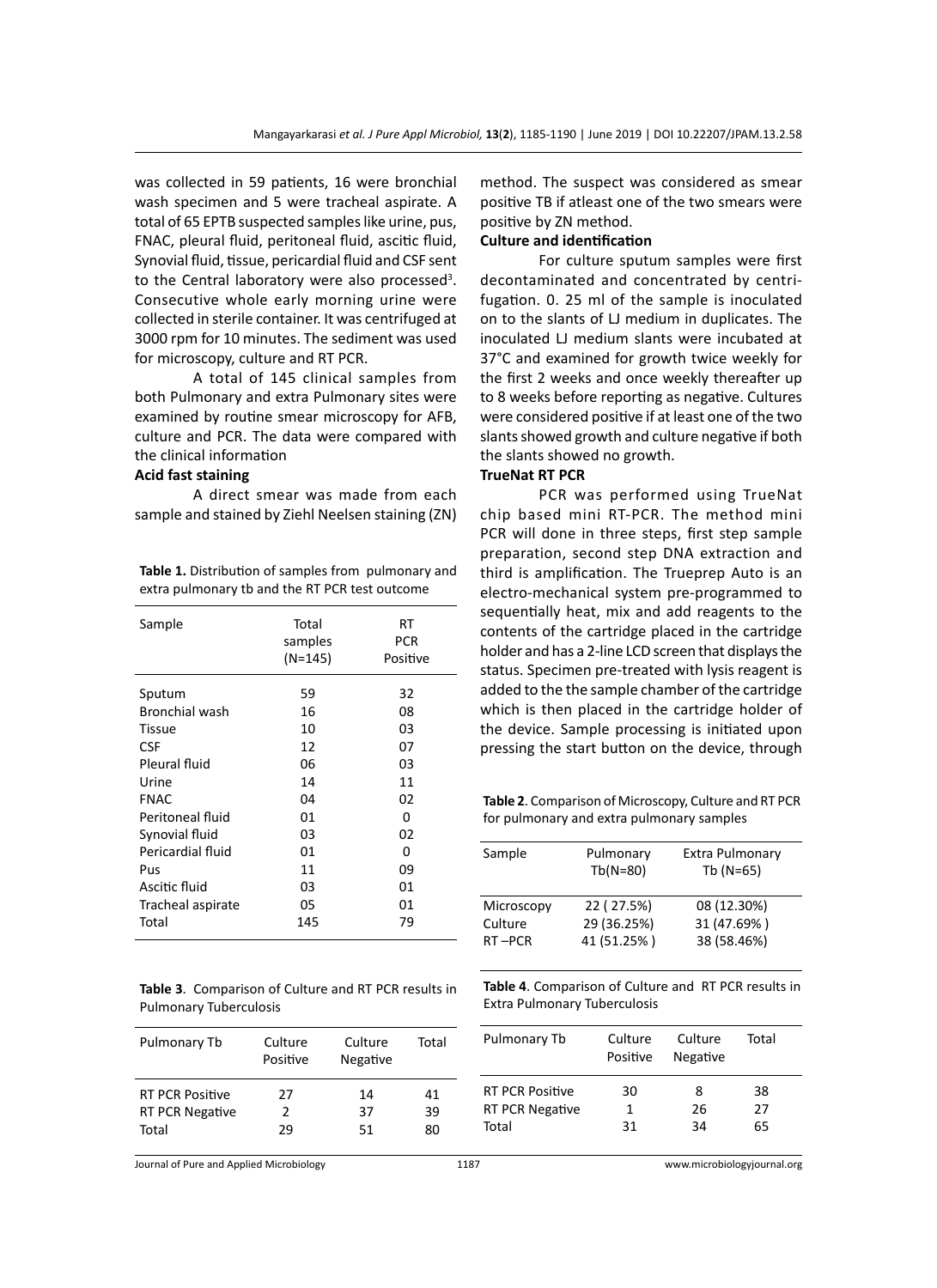an automatic pre-programmed process where in Nucleic Acids released by chemical and thermal lysis of cells bind to the proprietary matrix in the matrix chamber. In subsequent steps, the captured nucleic acids are washed with buffers to remove the PCR inhibitors and finally eluted from the matrix using the elution buffer. At the end the cartridge is automatically ejected and the elute, containing purified nucleic acids is then collected from the elute chamber for further analysis (Fig. 1, 2).

 The process involves amplifying a specific piece of DNA in a sample using an enzyme called DNA polymerase and periodic cycling of temperature, which anneal and split strands, respectively. With each round of annealing and splitting, the amount of nucleic acid doubles leading to an exponential amplification of the starting trace nucleic acid in a short amount of time. For instance, a typical PCR reaction that runs for thirty-five cycles, at 100% efficiency, will give you

 $_2$  35  $_{.24}$  billion copies The amplified DNA is then analyzed separately.

Two amplification curves will be obtained on the screen for each test run. Both the target and the internal positive control (IPC) curves will take a steep, exponential path when the fluorescence crosses the threshold value in case of positive samples. The cycle threshold (Ct) will depend on the number of bacterial genomes in the sample. The target curve will remain horizontal throughout the test duration and the IPC curve will take an exponential path in case of negative samples. In case the IPC curve remains horizontal in a negative sample, the test is considered as Invalid. At the end of the test procedure the screen will show DETECTED for Positive sample (Fig. 3) and NOT DETECTED for the negative samples (Fig. 4). The screen will also display Ct value for positive samples.

# **RESULTS**

# A total of 145 samples from both





**Fig. 1** DNA extraction process **Fig. 2**. Loading of the chip with elute DNA



**Fig. 3,4.** Positive and negative RT PCR outcome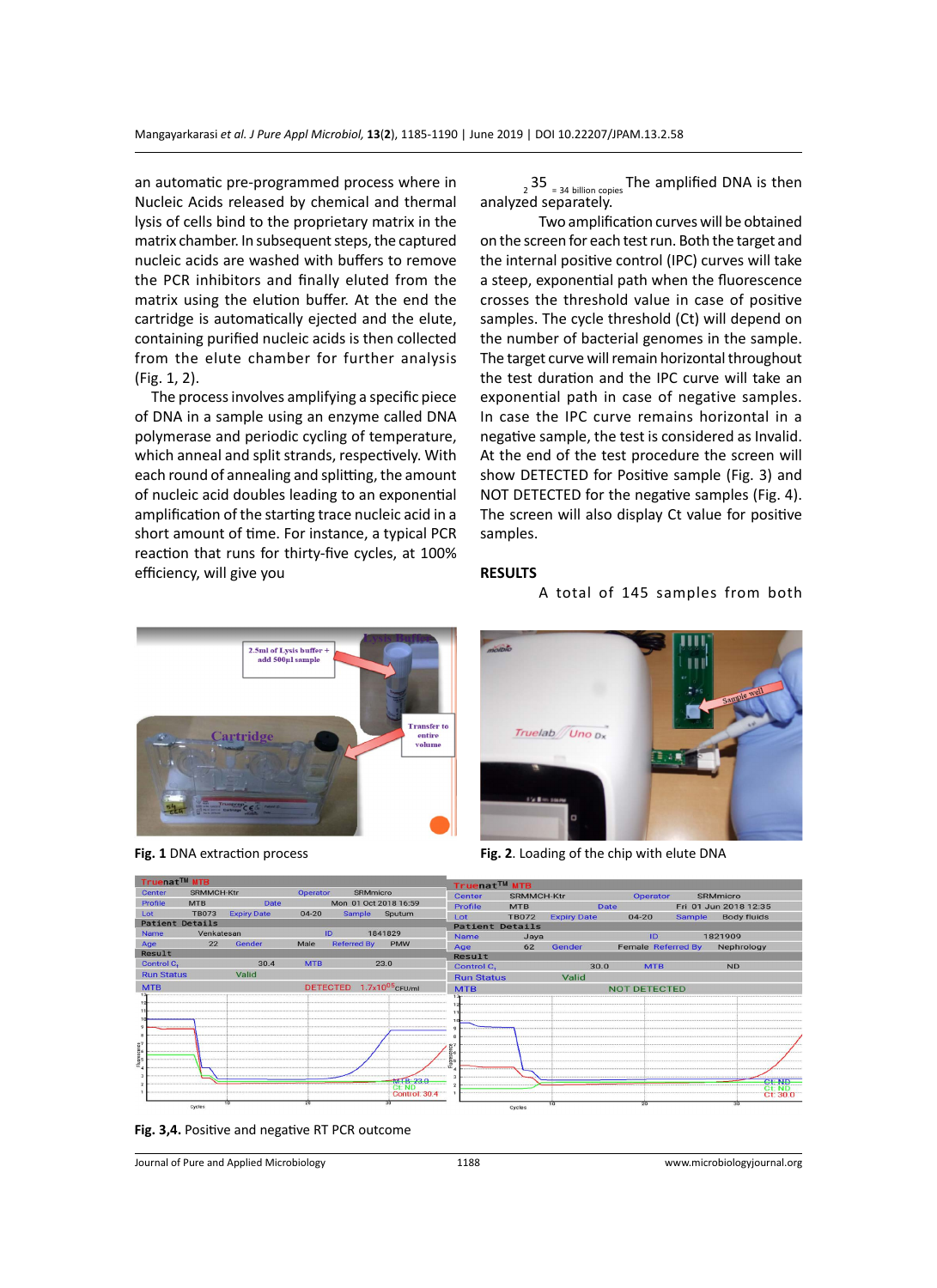Pulmonary and extra Pulmonary TB were compared between smear microscopy, culture and RT PCR. Table 1 shows the distribution of various samples with RT PCR results.

Table 2 shows the results obtained from smear microscopy, culture and RT PCR. As evident from Table 2 it is clear that RT PCR has a higher positivitity of 51.25% in Pulmonary and 58.46 % in the case of extra Pulmonary tuberculosis when compared to smear microscopy and culture.

Considering culture as thr gold standard test the results of Truenat RT PCR was compared for both Pulmonary and extra Pulmonary tuberculosis. The sensitivity and specificity of RT PCR in Pulmonary tuberculosis is 93.1% and 72.5% respectively. SPSS software version 21 was used in making the statistical analysis.  $(X^2 = 42.342)$ df=1 and p<0.01 showing significant association. TrueNat RT PCR in EPTB has a sensitivity and specificity of 96.77% and 76.4% respectively. (x2=29.7594) df=1, p<0.01 showing significant association. The comparison of RT PCR results with culture in PTB and EPTB is shown in Table 3 and 4.

Out of the 80 RT PCR positive samples conventional PCR was negative in 2. Out of the 3 culture negative RT PCR positive samples all the three were positive by conventional PCR.

# **DISCUSSION**

Early and accurate diagnosis of tuberculosis infection is important to prevent the emergence of resistance and to initiate treatment. Currently available conventional diagnostic methods includes smear microscopy for ZN staining and culture on LJ medium. Though smear microscopy is low cost and easy to perform it has poor sensitivity and distinct specificity.

Culture is the gold standard test with good sensitivity and specificity but takes 2-4 weeks and drug susceptibility testing even longer. The conventional methods lacks sensitivity and specificity in EPTB due to the low bacillary load and uneven distribution.

The exact diagnostic role of PCR assay for M. tuberculosis in high-prevalence areas for tuberculosis has to be assessed in appropriate control groups, particularly in the case of extrapulmonary tuberculosis. But PCR has several limitations like high cost, shorter shelf life, need for a sophisticated infra structure and technical expertise. In contemporary practice, clinicians neither start nor stop treatment solely on PCR results. So there is need for a rapid test in the diagnosis of TB. Taking this into account, this study was conducted to evaluate the role of the multipurpose mini RT-PCR instrument in the diagnosis of Pulmonary and extrapulmonary tuberculosis. Another method currently used method is CB NAAT (Cartridge based nucleic acid amplification technique)though has a turn around time of <2 hours is very costly. True Nat PT PCR is cheaper, TAT of <1 hours, and less than 2 hours to detect Rifampicin resistance, better shelflife, compact, closed cartridge system so there is no false positive results from contaminating saprophytic Mycobacteria.

Among the 145 samples included in the study TrueNat RT PCR was positive in a total of 79 patients (54.48%) whereas microscopy and culture was positive in only 6.2% and 41.3% respectively. Among the Pulmonary samples Sputum The low positive values in smear microscopy could be due to the paucibacillary nature of extra Pulmonary samples. This results obtained are in concordance with other studies $18,19$ ). The sensitivity and specificity for PTB and EPTB obtained in our study are in concordance with a study done by Nikam *et al.*

# **CONCLUSION**

We show here that mini RT-PCR would be particularly useful for the diagnosis of both Pulmonary and extrapulmonary tuberculosis in patients where the provisional diagnosis of tuberculosis is made on the basis of clinical presentation and conventional microbiological examination without evidence of AFB. Mini RT-PCR methodology was found to be highly suitable for processing fluid and tissue samples and completely compatible with AFB detection, culture, and conventional PCR. The strengths of this technology included (i) the ability to apply smear microscopy, culture, and conventional PCR tests on the same sample aliquot and (ii) its efficiency and robustness given the scanty amounts of tissue and the proteinaceous (coagulum-laden) nature of pleural fluid that were often obtained. The limitation with TrueNat MTB is that it cannot determine MDR-